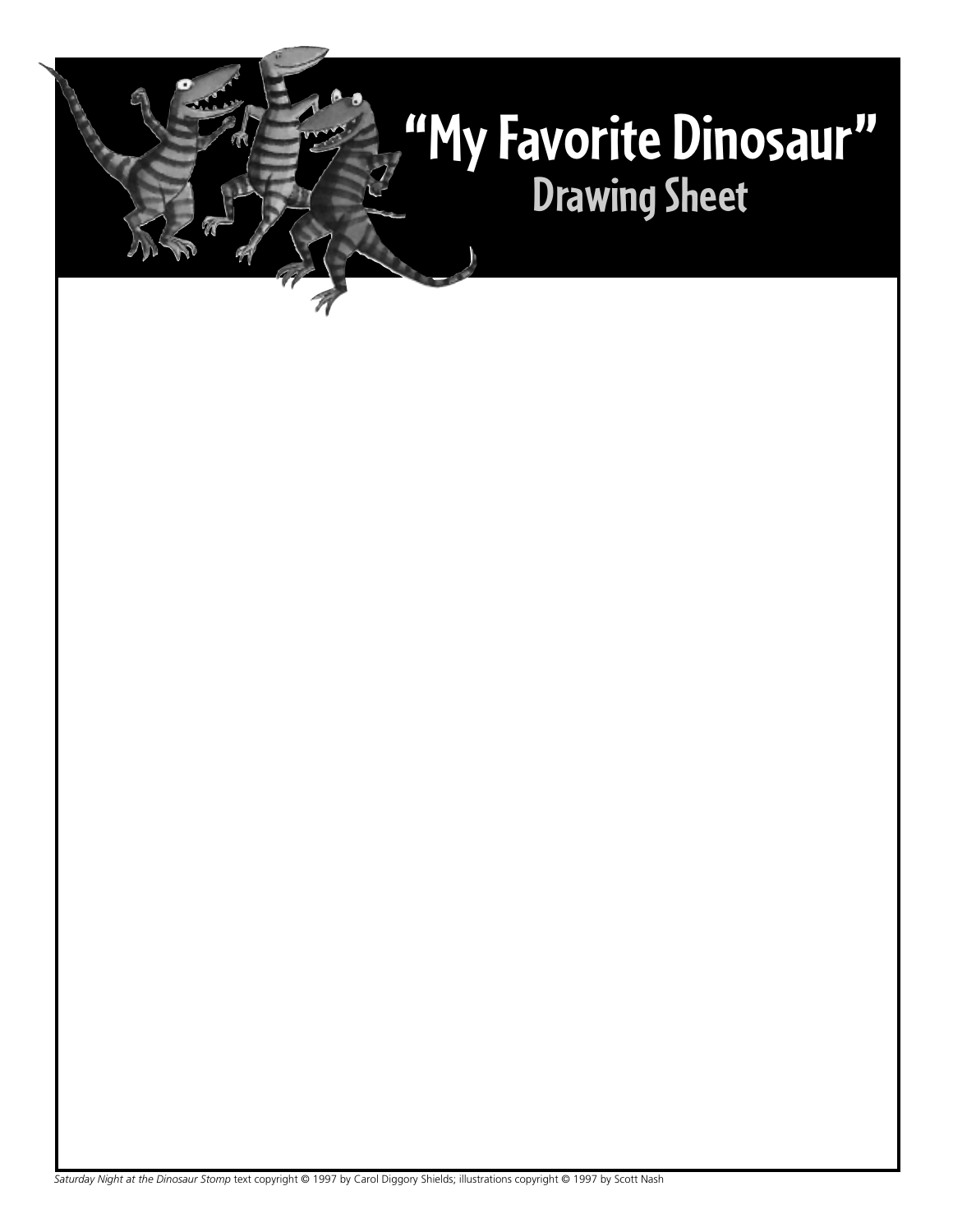### **Saturday Night at the Dinosaur StompWord Search**

CWJ J U B P L E AH I VAKMYKV E I GUANODONS YOYBV F BA R P X R Y X Z A I SWA P S I B O I R ANCAENSGUTXPUSAER LA T R L S O P QR P ANA C R L UML R O UWS F N UWY R I L YOU T RWU P H I I W A I H D H B E P T L S Z U A S E C C SWU Y C H C H I B N L OMS I N K OWC E R H NM I WN R E N P A E O LWR E AWS A A N F Q T U P E I R L TUVT R T C R E TAC EOUS A A OQC I S S A I R TAP LQK E BM L WP SWAMPWA T E R P UN C HO ANERADCDR T SUGL CBVCX T CG J EME T T E UO I Z U E P UW NNL TQDL DL T SUGLDB J DX EEARBUEPP R EH I S TOR I C S TYRANNOS A URUSREXCV F CG J EME T T R UO I ZUE P TM PWJ HUB S POT AR E COTOR P



ALLOSAURUS **CRETACEOUS** DUCKBILL IGUANODON JURASSIC

MAIASAUR **PENTACERATOPS** PLESIOSAURUS PROTOCERATOPS PREHISTORIC

SWAMPWATER PUNCH ULTRASAURUS TARCHIA **TRIASSIC** TYRANNOSAURUS REX

*Saturday Night at the Dinosaur Stomp* text copyright © 1997 by Carol Diggory Shields; illustrations copyright © 1997 by Scott Nash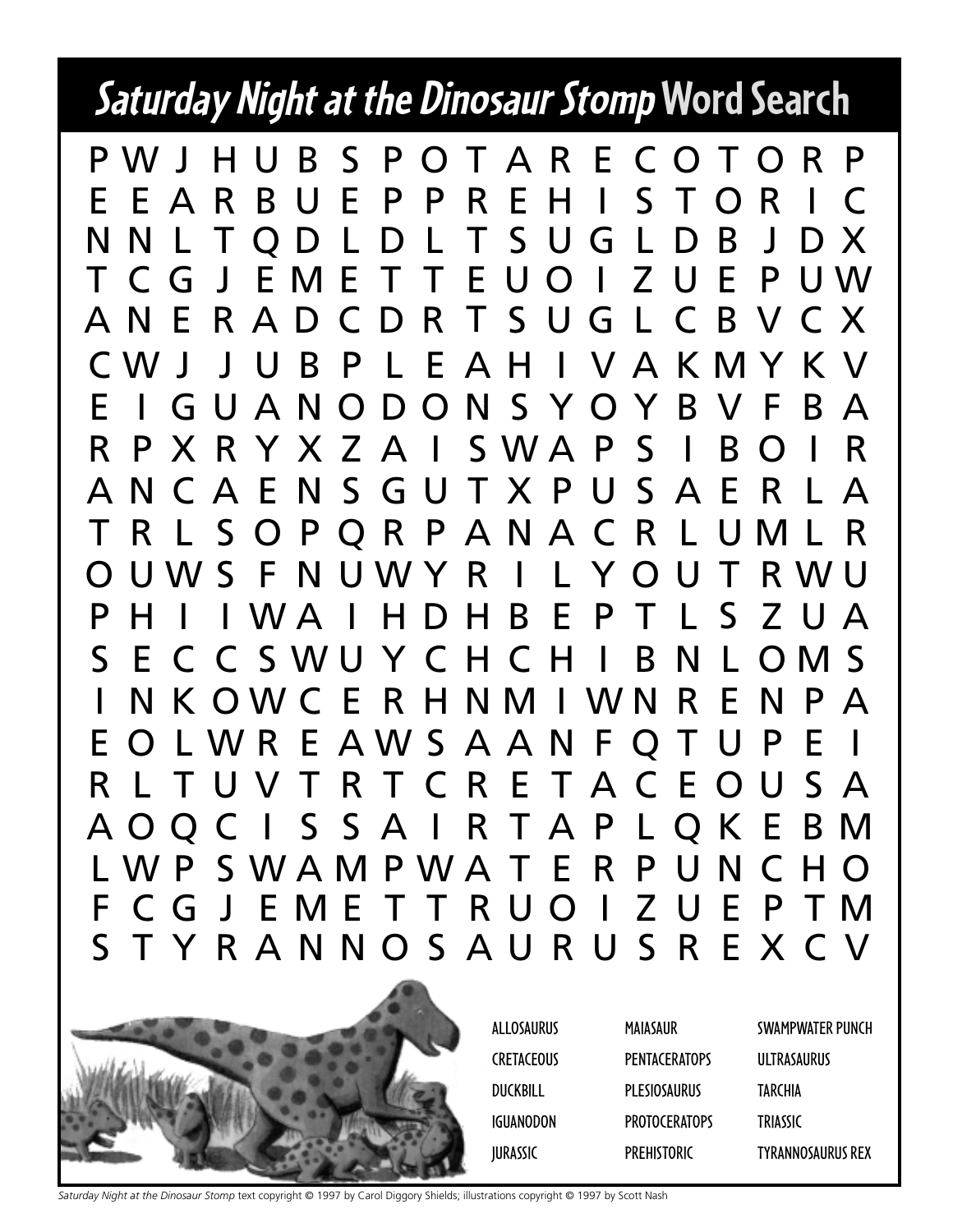### **Saturday Night at the Dinosaur Stomp Word Search Answer Key**

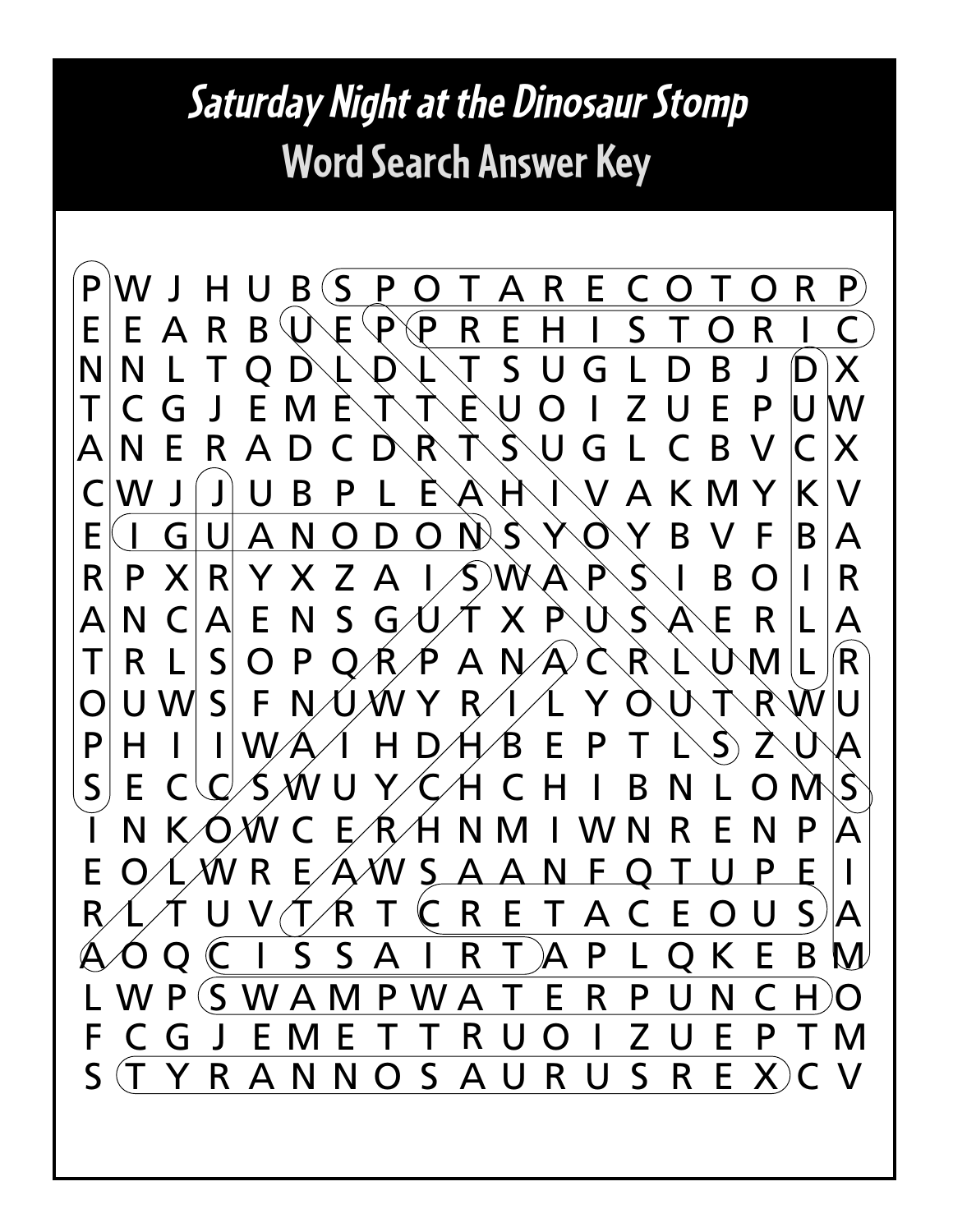

**Have an adult help you fill in the blanks to create a very silly story.**

# **Dancing at the Dinosaur Stomp**

*Saturday Night at the Dinosaur Stomp* text copyright © 1997 by Carol Diggory Shields; illustrations copyright © 1997 by Scott Nash